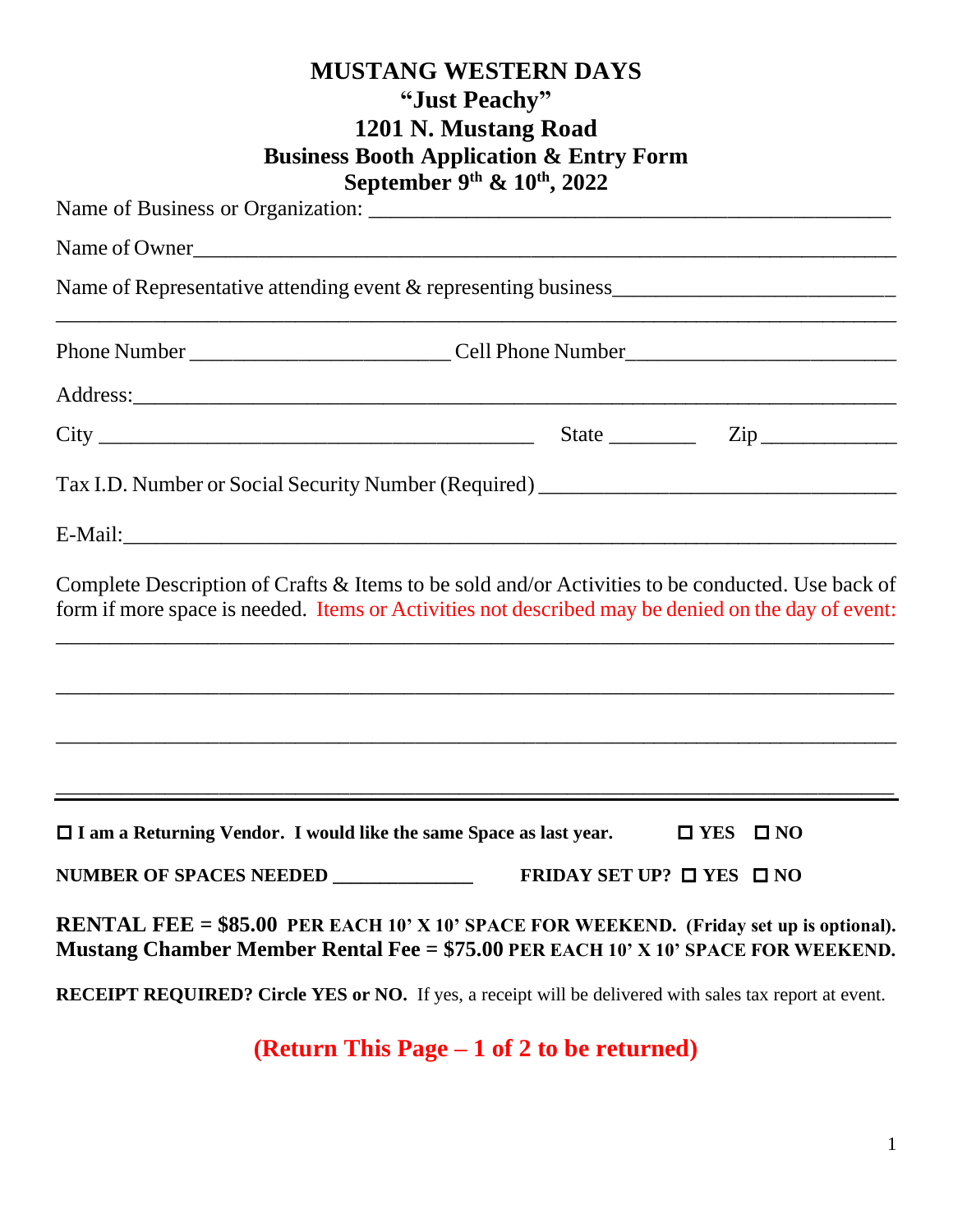## **MUSTANG WESTERN DAYS "Just Peachy" 1201 N. Mustang Road Business Booth Application & Entry Form September 9 th & 10th, 2022**

## **AGREEMENT**

As an exhibitor, I agree to protect, defend, indemnify and hold harmless the Mustang Chamber of Commerce and its members and directors from and against any and all claims, damages, losses, liabilities, causes of action, suits and expenses of litigation, of every kind and character, without limit and without regard to the cause(s) thereof, or the negligence of any party or employees, or exhibitor's sub-contractors or their employees, on account of bodily injury death or damage to property, unless otherwise provided herein.

**This is an outdoor show. Inclement weather could force cancellation. No rain date is provided and there will be no refunds for any reason.** Exhibitor will abide by Contract Rules or risk ejection from the event. Exhibitor is responsible for sales tax due on all sales. Mail entry in early as space is limited. **Entry deadline is September 2<sup>nd</sup>, 2022. No exceptions.** 

| I have read and will abide by the Contract/Rules: (circle one) | <b>YES</b> | NO- |
|----------------------------------------------------------------|------------|-----|
|                                                                |            |     |

Signature:

Date: \_\_\_\_\_\_\_\_\_\_\_\_\_\_\_\_\_\_\_\_\_\_\_\_\_

**Make Checks Payable and Mail Payment with Required Documents to: Mustang Chamber of Commerce P.O. Box 213 Mustang, OK 73064**

**Email:** [director@mustangchamber.com](mailto:director@mustangchamber.com)

**(Return This Page – 2 of 2 to be returned by September 2 nd, 2022)**